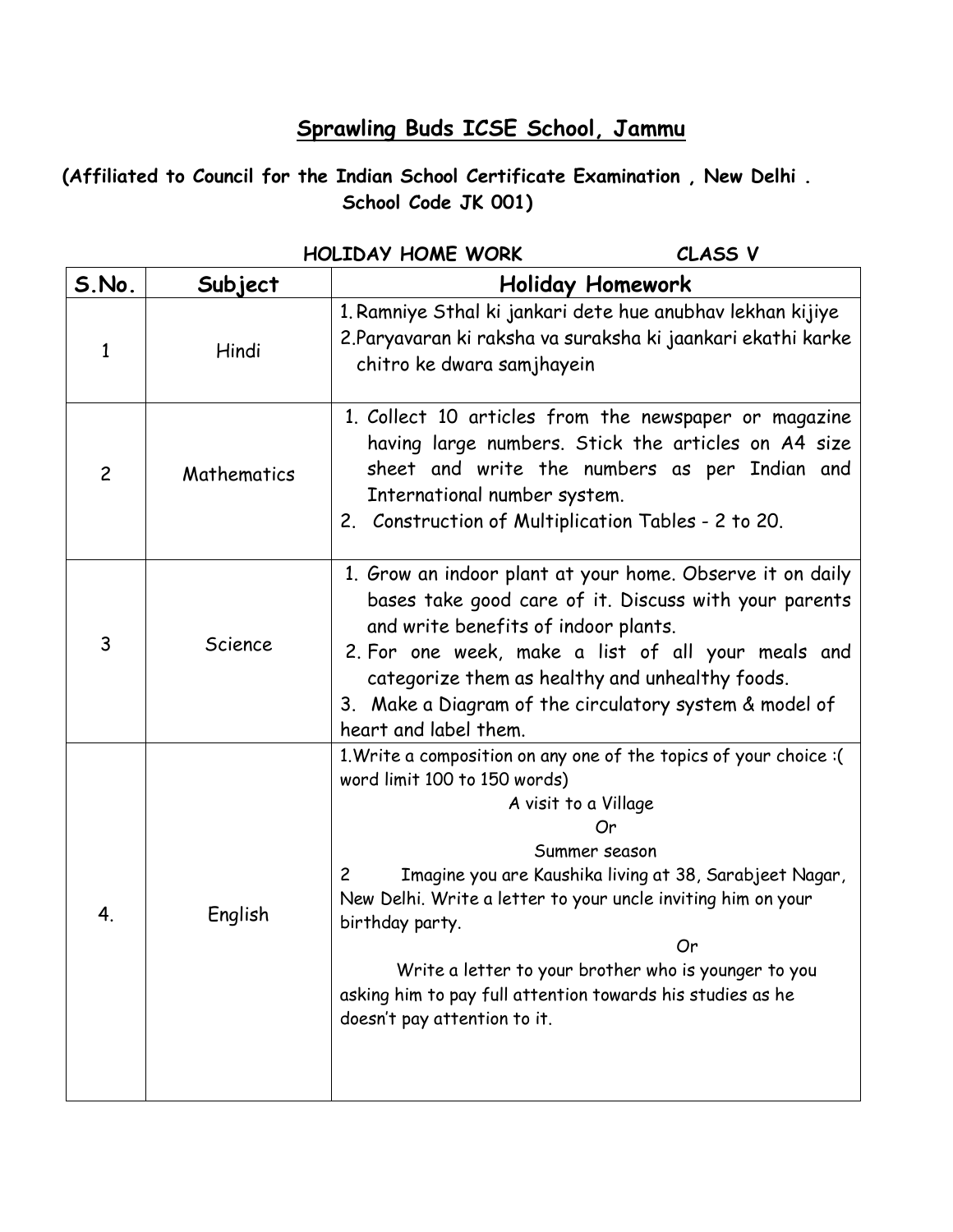|  | 3                                                                                                                          | Read the passage given below:                               |    |       |        |    |                                                                     |  |
|--|----------------------------------------------------------------------------------------------------------------------------|-------------------------------------------------------------|----|-------|--------|----|---------------------------------------------------------------------|--|
|  |                                                                                                                            |                                                             |    |       |        |    |                                                                     |  |
|  | King Midas was a greedy king. Even though he was very rich, he<br>always wanted more and more. One day he called his court |                                                             |    |       |        |    |                                                                     |  |
|  | magician and commanded, 'find me a spell that can get me more                                                              |                                                             |    |       |        |    |                                                                     |  |
|  |                                                                                                                            |                                                             |    |       |        |    | treasures than I already have.' The magician said, "Your majesty,   |  |
|  |                                                                                                                            |                                                             |    |       |        |    | I can give you a power that no one else in this world has. Anything |  |
|  |                                                                                                                            |                                                             |    |       |        |    | that you touch will turn into gold." The king was delighted with    |  |
|  |                                                                                                                            |                                                             |    |       |        |    | his good fortune. Everything he touched turned into gold. He        |  |
|  |                                                                                                                            |                                                             |    |       |        |    | turned trees, grass, tables, chairs, flowers and vases into gold.   |  |
|  |                                                                                                                            | He thought that he must be the richest man in the world.    |    |       |        |    |                                                                     |  |
|  |                                                                                                                            |                                                             |    |       |        |    | But in the evening when he sat down for supper, king Midas was      |  |
|  |                                                                                                                            |                                                             |    |       |        |    | terrified. His food turned into gold the moment he touched it       |  |
|  |                                                                                                                            |                                                             |    |       |        |    | and he had to go to bed without any food. However, king Midas       |  |
|  |                                                                                                                            | was too greedy to be sad about it.                          |    |       |        |    |                                                                     |  |
|  |                                                                                                                            |                                                             |    |       |        |    | The next morning, the king's daughter ran to hug her father. But    |  |
|  |                                                                                                                            |                                                             |    |       |        |    | alas! The minute she kissed him she turned into a gold statue.      |  |
|  |                                                                                                                            |                                                             |    |       |        |    | King Midas, who loved his daughter very much was very sad and       |  |
|  |                                                                                                                            |                                                             |    |       |        |    | he ran to the magician for help. He cried, 'please help me, O       |  |
|  | magician! I                                                                                                                |                                                             |    |       |        |    |                                                                     |  |
|  |                                                                                                                            |                                                             |    |       |        |    |                                                                     |  |
|  |                                                                                                                            |                                                             |    |       |        |    |                                                                     |  |
|  |                                                                                                                            | back.' The magician changed everything back to normal. King |    |       |        |    | don't want to be rich anymore. I only want my beloved daughter      |  |
|  |                                                                                                                            | Midas had learnt his lesson and was never be greedy again.  |    |       |        |    |                                                                     |  |
|  |                                                                                                                            |                                                             |    |       |        |    |                                                                     |  |
|  | I)                                                                                                                         | Answer these questions:                                     |    |       |        |    |                                                                     |  |
|  | a)                                                                                                                         | What did king Midas ask the court magician to do?           |    |       |        |    |                                                                     |  |
|  | What power did the magician give to the king?<br>b)                                                                        |                                                             |    |       |        |    |                                                                     |  |
|  | c)                                                                                                                         | Why was the king terrified in the evening?                  |    |       |        |    |                                                                     |  |
|  | d)<br>What happened when the king hugged his daughter?                                                                     |                                                             |    |       |        |    |                                                                     |  |
|  | What lesson did king Midas learn?<br>e)                                                                                    |                                                             |    |       |        |    |                                                                     |  |
|  | II)                                                                                                                        | Give the opposite words:                                    |    |       |        |    |                                                                     |  |
|  | α.                                                                                                                         | rich                                                        |    | b.    | always |    |                                                                     |  |
|  | C.                                                                                                                         | more                                                        |    | d.    | qood   |    |                                                                     |  |
|  | III)                                                                                                                       |                                                             |    |       |        |    | Find the past tense forms of these verbs from the                   |  |
|  | passage:                                                                                                                   |                                                             |    |       |        |    |                                                                     |  |
|  | α.                                                                                                                         | want                                                        | b. | think |        | C. | change                                                              |  |
|  | d.                                                                                                                         | sit                                                         | e. | learn |        | f. | is                                                                  |  |
|  |                                                                                                                            |                                                             |    |       |        |    |                                                                     |  |
|  |                                                                                                                            |                                                             |    |       |        |    |                                                                     |  |
|  |                                                                                                                            |                                                             |    |       |        |    |                                                                     |  |